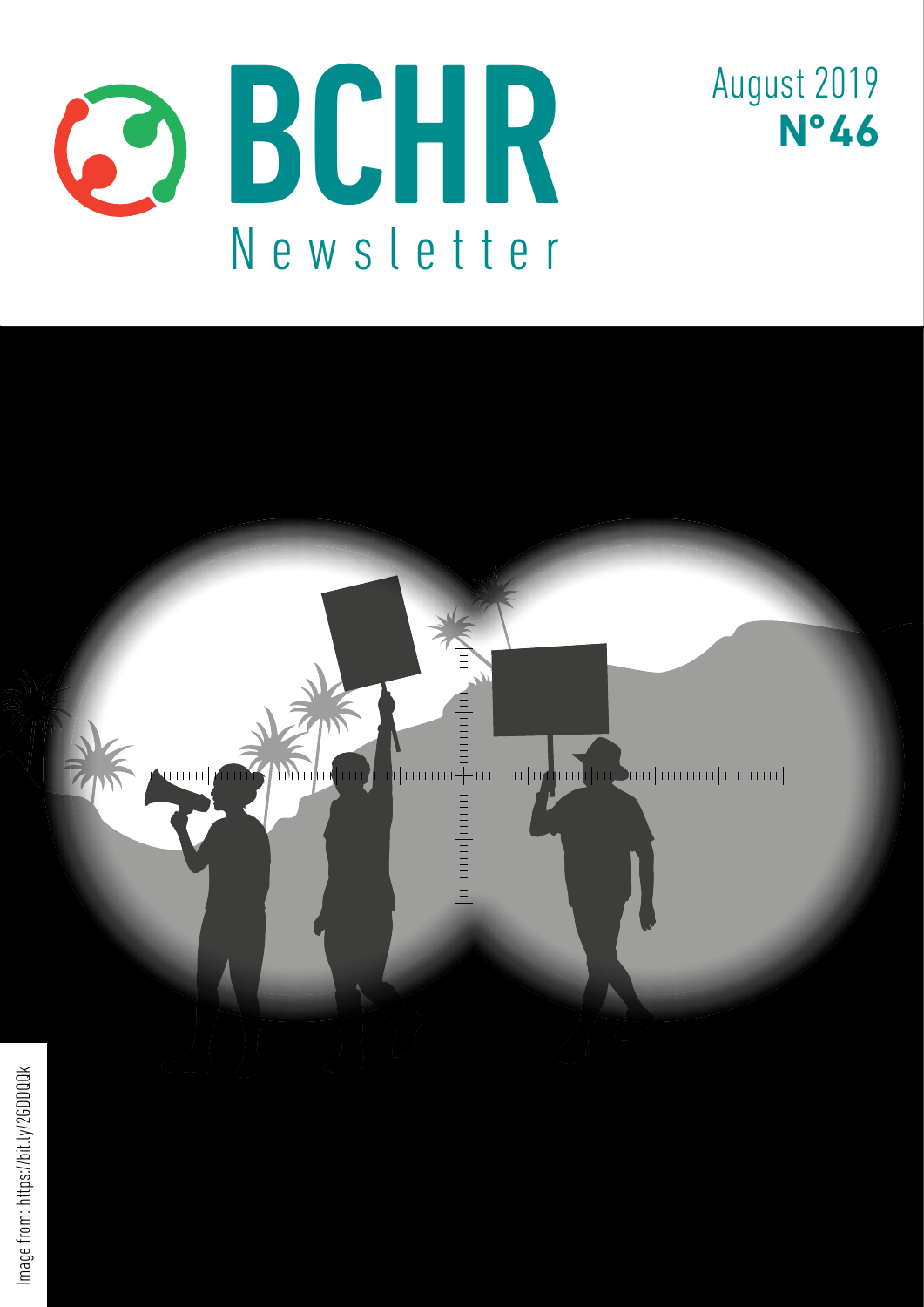# The BCHR Network

The BCHR Network is pleased to present the BCHR Update Newsletter, which provides a host of insights into the work of the network and its members. The main purpose of this newsletter is to a) share information about the work of the network and its members to a wider audience, and b) to strengthen co-operation and co-ordination between the network members themselves and with other interested parties.

- Click [here](http://www.networkbchr.org/) to learn more about the BCHR Network
- Click [here](http://www.networkbchr.org/#!join-the-network/c24vq) for a complete list of the BCHR Network members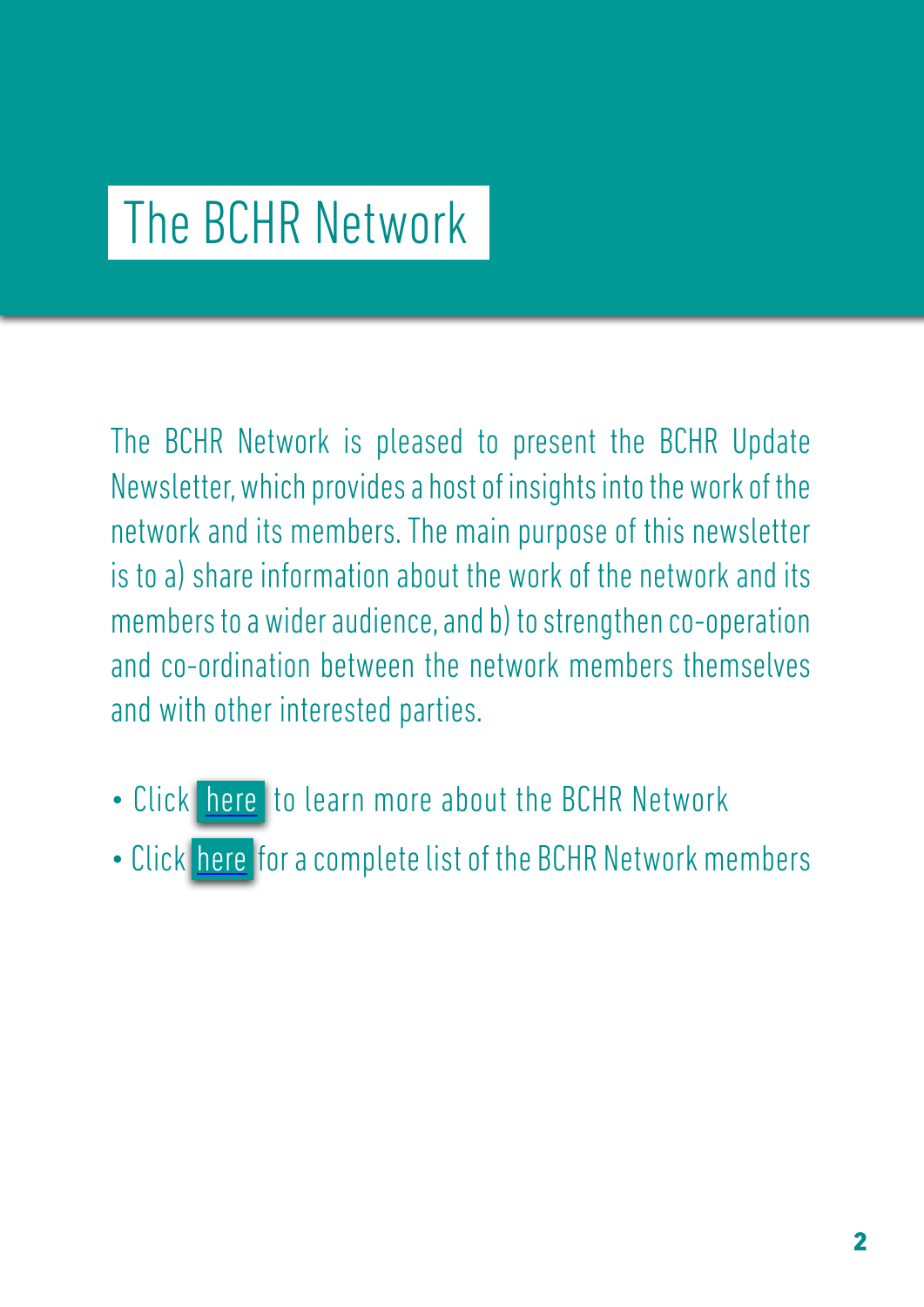# INDEX / Newsletter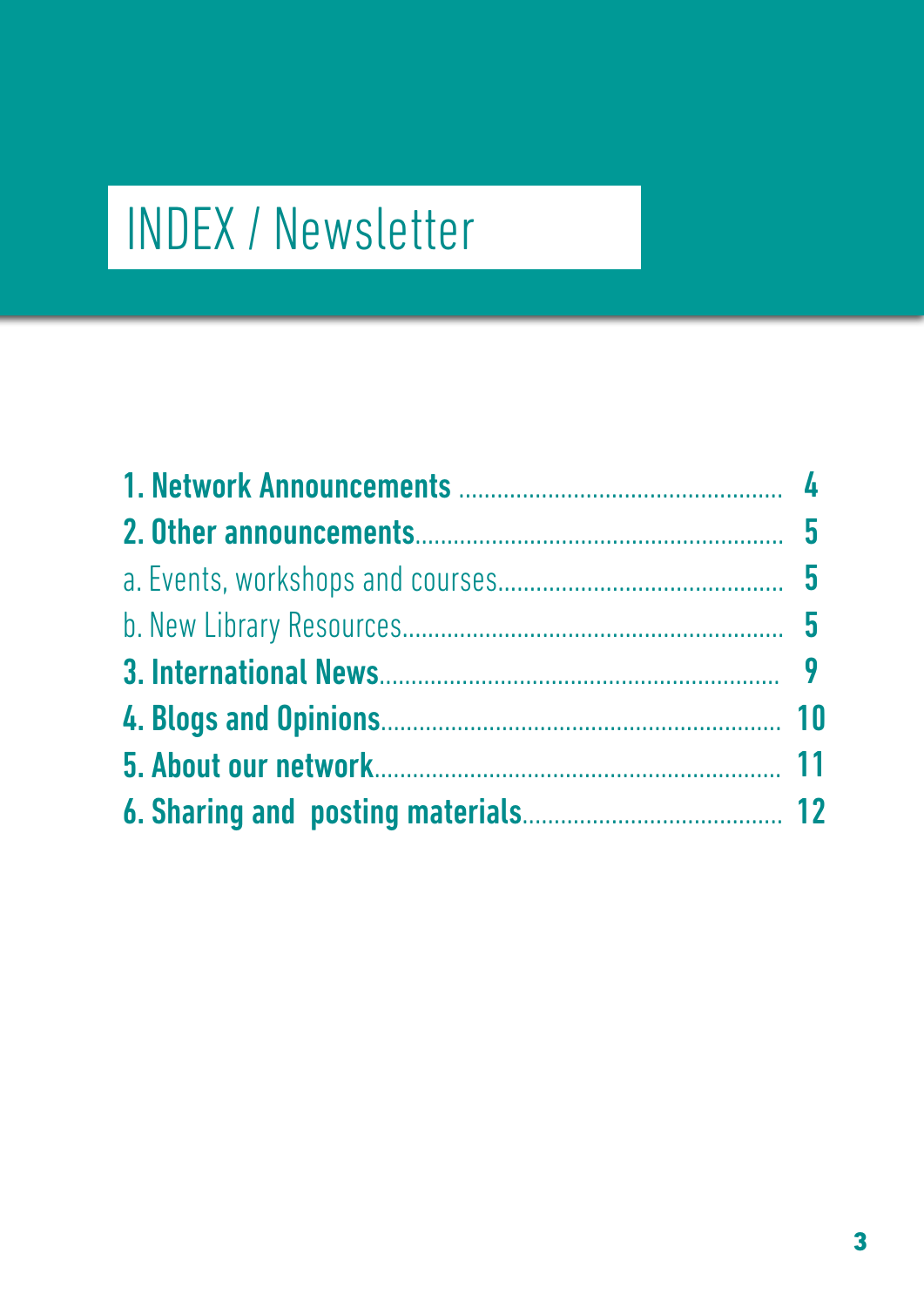# Network Announcements

### SAVE THE DATE: Annual meeting, 28 November 2019 in Geneva.

Our next annual conference will take place on Thursday 28 November 2018 at WMO, Geneva. We are delighted to bring together experts from the academia, practitioners, international organisations and NGOs to discuss how business interact with human rights in contexts of post-conflict. New researches and projects are reshaping this field of work and new trends are forcing us to rethink about new standing points for reflection and action. The event will revolve around the presentation of outstanding experts in the fields of business and peace and the interactions of companies in complex contexts such as Liberia, Sierra Leone and Syria, among other topics. At the end of the day, the UNWG will hold a public consultation join us for a day of insights, learning, discussions and networking.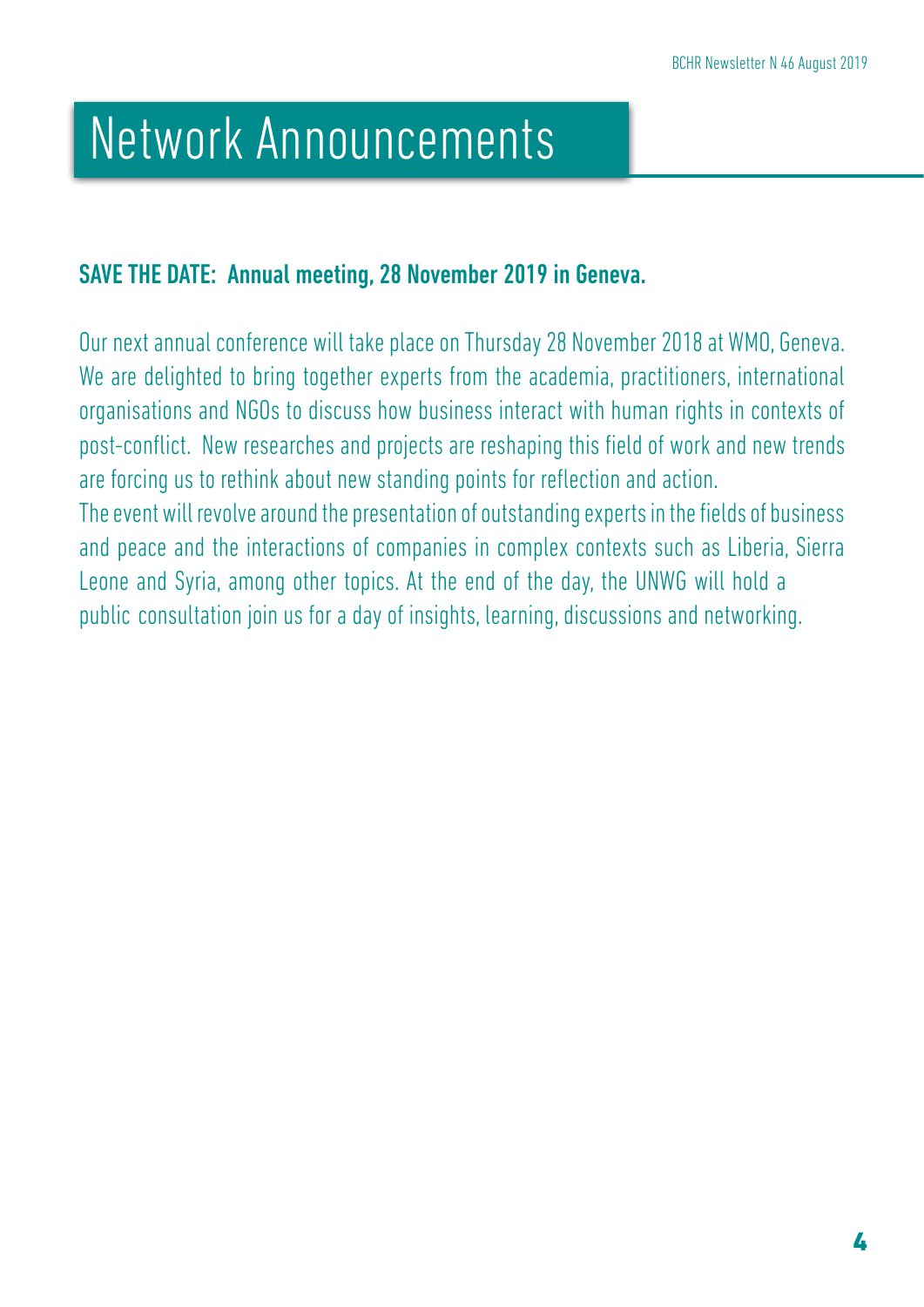# Other announcements

## A. EVENTS, WORKSHOPS, AND COURSES

## • The new climate for Business - BSR Conference 2019

Date: 12-14 November / Place: San Jose (Costa Rica)

This annual BSR conference will explore the transformations that are creating a new climate for business and help to pave the way for companies, people, and planet to thrive in this era of rapid change.

[Learn more](https://bit.ly/2zd07jO)

# B. NEW LIBRARY RESOURCES

## • The Global Magnitski Act of the United States: International Sanctions against corruption and severe Human Rights Violations.

Author: Francisco Javier Zamora Cabot and Maria Chiara Marullo / Source: Ordine internazionale e diritti umani The international legal scene has been enriched in recent times with a sanctions act, i.e. the Global Magnitski Act (GMA), passed by the United States Congress in 2016 and which combines the fight against corruption and against serious violations of human rights. The GMA has made a big impression and has already generated a considerable amount of practice and enforcement activities. It has also been the subject of increasing attention outside the US and has even served as a model for foreign legislators.

This paper makes a succinct presentation of this legal instrument. An introductory section reminds the reader of the multiple ways in which the United States addresses the abovementioned problems: corruption and violations of human rights. The following section describes the GMA and its contents in a synthetic way, as well as provides a summary of the main milestones of its practical application, up to the present time. In the third section, an assessment of the GMA is provided, highlighting both its positive aspects and those that could be open to discussion.

Next, other similar legal instruments are that can be seen as GMA's reflections at the comparative level are presented. The conclusions see the GMA in a favorable light, provided it is always considered as a complement and not a substitute for the already existing mechanisms to fight against the abovementioned problems.

[Learn more](https://bit.ly/2zdNmp5)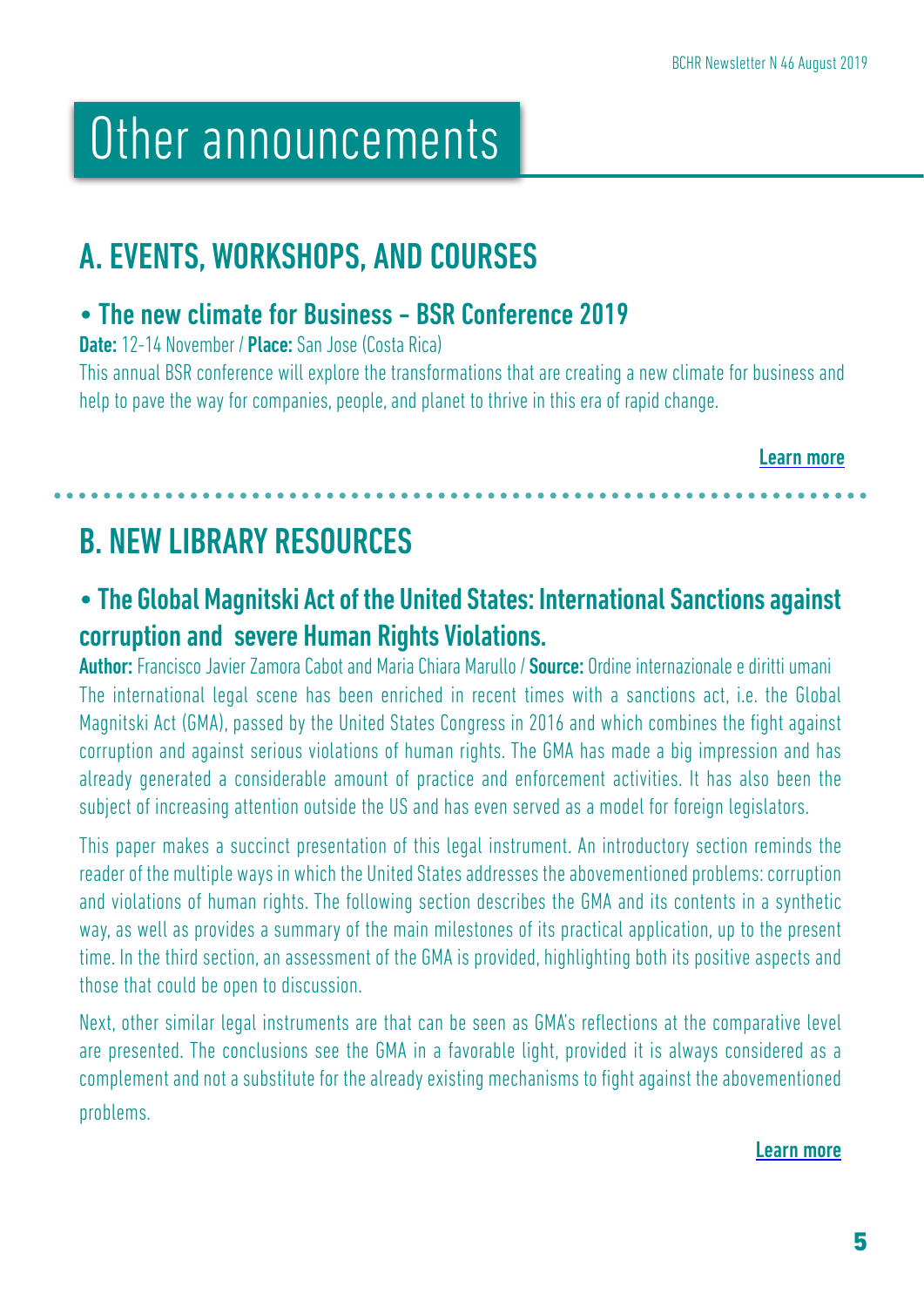## • ENEMIES OF THE STATE? How governments and businesses silence land and environmental defenders

#### Author and Source: Global Witness

Calls to protect the planet are growing louder – but around the world, those defending their land and our environment are being silenced. More than three such people were murdered on average every week in 2018, with attacks driven by destructive industries like mining, logging and agribusiness.

### [The report can be downloaded through](https://bit.ly/2GDDQQk)

## • Natural Resource Conflicts and Sustainable Development

Authors: E. Gunilla Almered Olsson and Pernille Gooch (Earthscan Studies in Natural Resource Management, 2019) Providing both a theoretical background and practical examples of natural resource conflict, this volume explores the pressures on natural resources leading to scarcity and conflict

#### [More information](https://www.crcpress.com/Natural-Resource-Conflicts-and-Sustainable-Development/Olsson-Gooch/p/book/9781138576896?)

## • Natural Resource Governance, Grievances and Conflic

### Author: Janine Romero Valenzuela / Source: Springer Nature, 2019

Janine Romero Valenzuela analyses the Bolivian lithium program in the largest empirical study to date with a focus on local perspectives and governance, identifying grievances and conflict dimensions. The case study shows that it is particularly an altered governance approach, the local trust in government and the high expectations that the Morales administration could create around lithium that influence local viewpoints. By applying the meaningful grievance concept on the local level, the book supports a further refinement of theories on a resource-governance-conflict-link.

#### [More information](https://link.springer.com/book/10.1007%2F978-3-658-27236-4?#about)

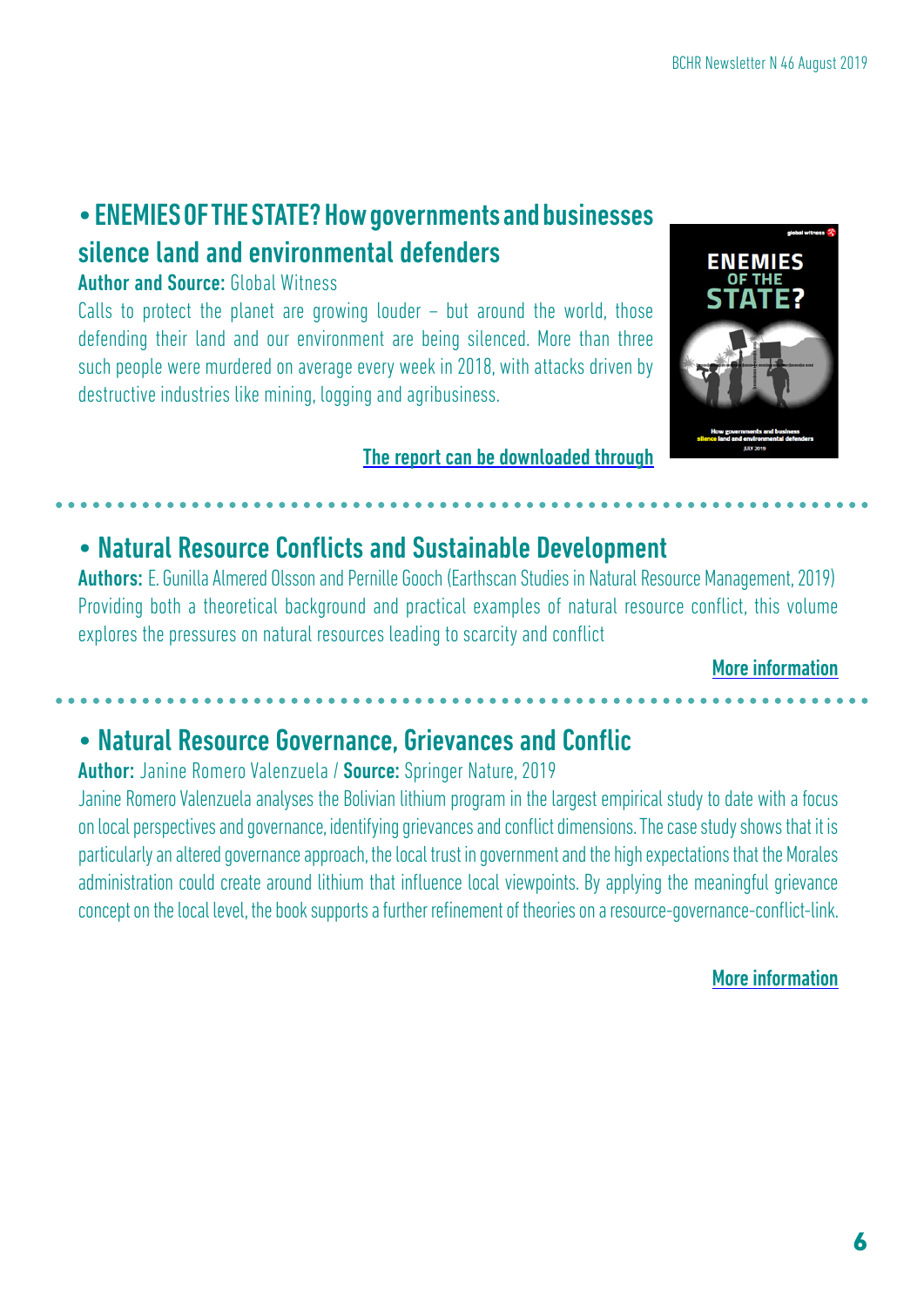## • Interview with John E. Katsos on his most recent book "Business, Peacebuilding, and Sustainable Development"

#### Why did you decide to publish this book together with Rina and Jason?

"Business, Peacebuilding, and Sustainable Development" came out of our desire to create a go-to book for practitioners, researchers, and educators on business and peace. The field is so multidisciplinary that it can be difficult for both experts in the field and for newcomers to understand the where new research and findings fit into the existing conversation. This book should help as the touchstone for everyone in the field.

#### What is the purpose of the book?

The purpose of "Business, Peacebuilding, and Sustainable Development" is to help explain what business and

peace is, how business can promote peace, and what business efforts to promote peace mean to other institutions supporting sustainable development.

The book presents different case studies from a regional perspective. What would be the key conclusions in relation to each of them? (please mention 3 for each case).

The book has four country case studies in three regions: Latin America, Southeast Asia, and the Middle East. All four case studies have varied conclusions on business involvement in different contexts, but some common themes emerge. The most straightforward is that the conflict context matters a great deal in determining the type of business involvement needed and the types of peace impacts expected. There is no "one size fits all" approach for business trying to enhance peace. The second is that private, for-profit economic activity will not de facto enhance peace. It must do so in particular ways in different contexts. Just operating isn't enough; operating



ethically and thoughtfully is more likely to get to the sought after goal of peace. A final conclusion is that more research has to be done. The results are surprising and interesting in part because they challenge existing assumptions. The field and development actors need more research to provide more thorough guidance before and during, not just after, business involvement.

#### You know the ISIS case very well. What are the lessons learned?

The main lesson that institutional actors should learn from the ISIS case is that small, local companies do not have the same advantages than multinationals or outside companies, but they are also much more trusted in conflict and post-conflict settings by their local communities. The small local companies will do their best to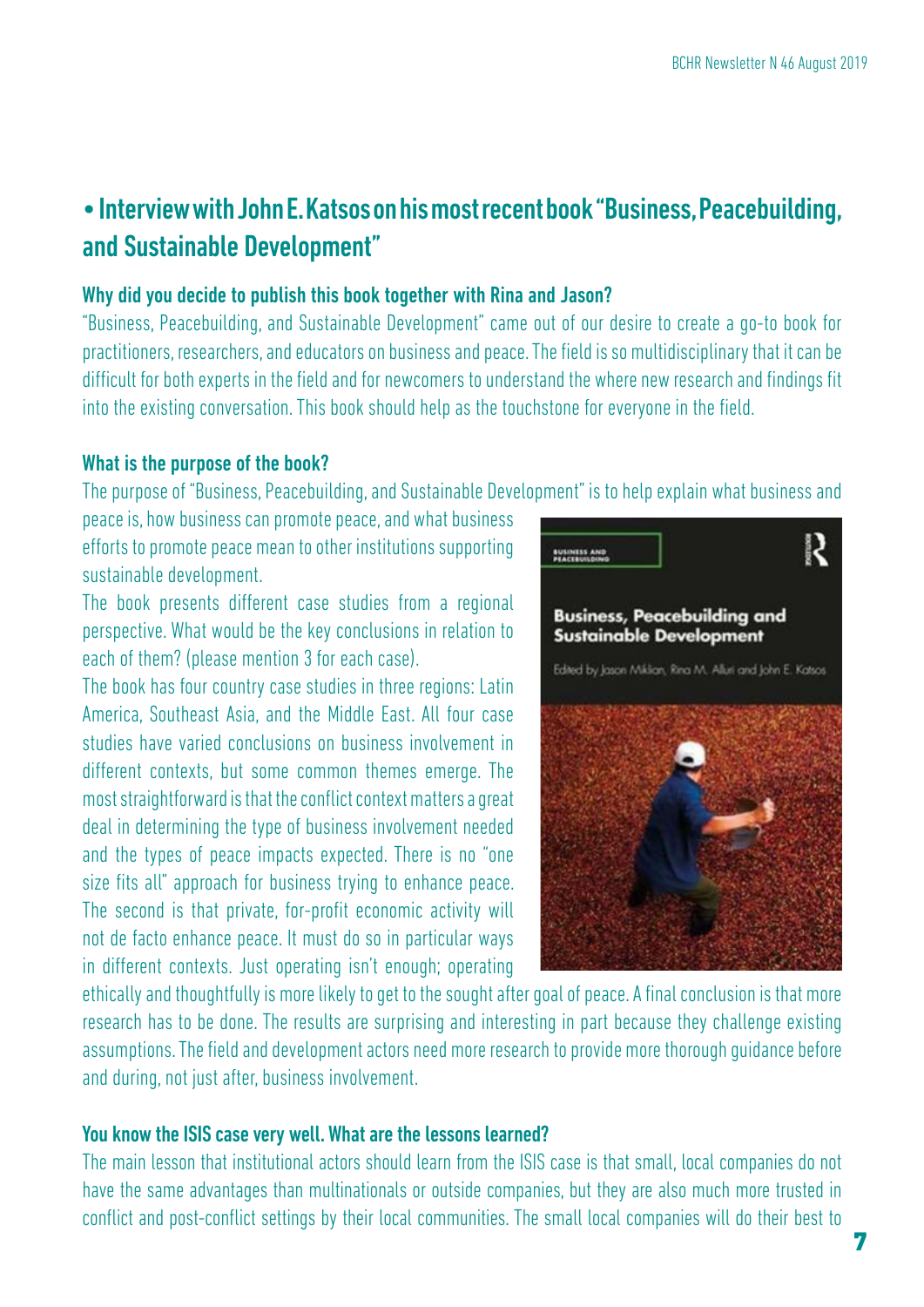continue to operate and will try to enhance peace more readily than multinational companies. Multinationals will be the first to leave at any sign of trouble, whereas local companies will remain because their options for leaving are substantially more limited. Those companies that stay are providing real social value and often have substantially more built up trust than those who leave or who are perceived of as outsiders. Yet, in order to stay and continue operating, these businesses had to make difficult choices. Those on the outside never had to make these choices, but are not as trusted locally. This has clear implications for reconstruction funding and development institutions. By supporting local companies that survived conflict, they are funding actors who are more trusted locally but come with "baggage". By supporting "outsiders", they are funding actors who are "cleaner" but less trusted by the communities the organizations want to help. There are clear trade-offs to both and funding institutions must be aware of the decisions they are making.

#### What are the issues that would need further research/debate in the future?

The business and peace field needs more empirical evidence on attempted and intended peacebuilding by the private sector. The book presents four case studies and references the two dozen or so empirical studies that have been done in the field. Many more will be needed in a greater diversity of conflicts for businesses, NGOs, and IGOs to make better determinations on when, how, and why businesses should be involved in peacebuilding and the kinds of impacts they can have.

#### What companies should bear in mind when operating in context of conflict and post-conflict?

Peace, like human rights, is simultaneously absolute and relative. The absolute state of peace is not a place that exists anywhere on earth today, yet it is used as an aspirational tool to drive change in a positive direction. At the same time, relative measures are still incredibly useful in understanding the real differences among contexts within which businesses operating. Companies (and countries) will likely never be "perfect" peacebuilders, but, in trying to be, they can get measurably better at it over time.

[More information](https://bit.ly/2ZzOsXl)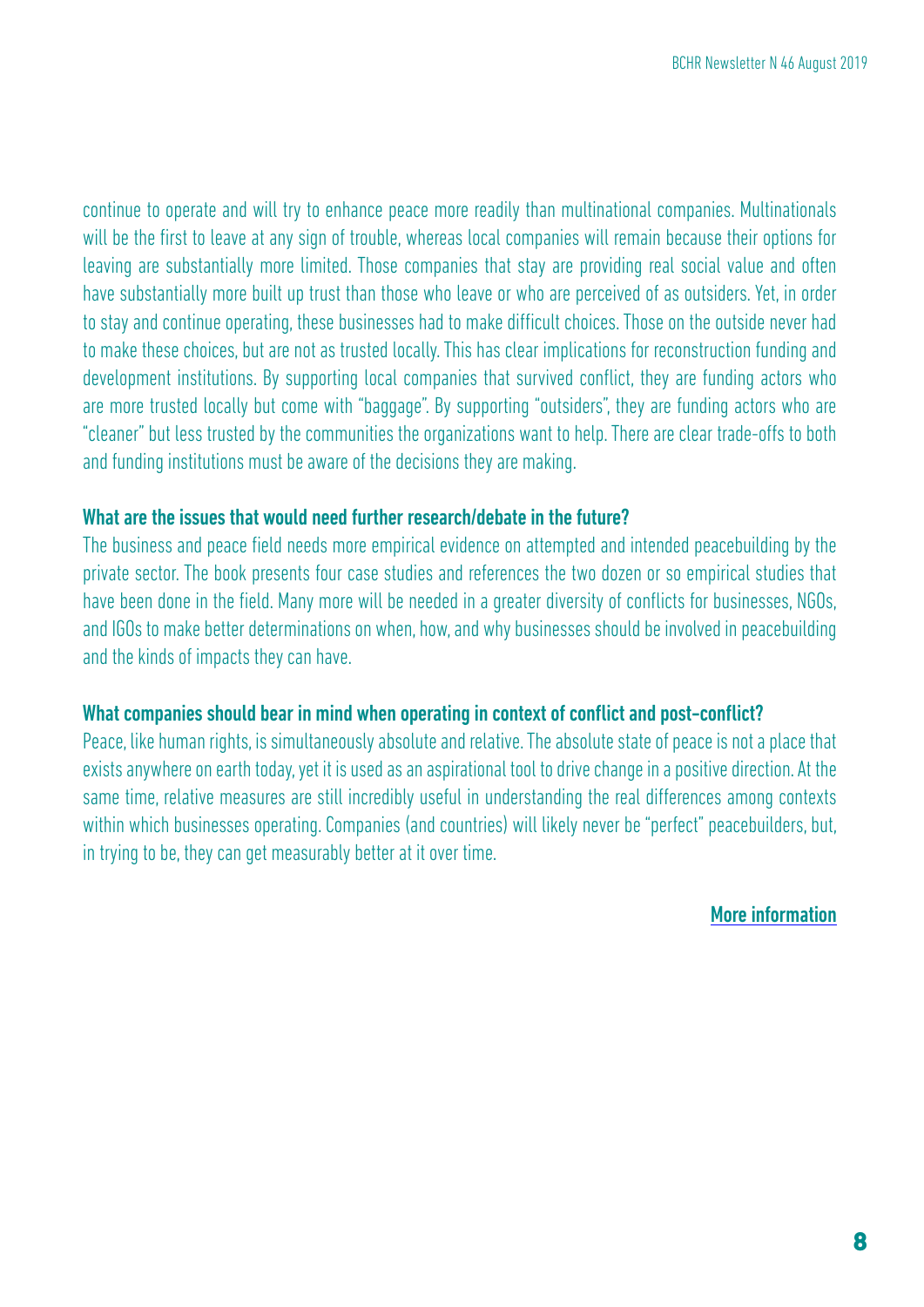# International News

### • How Hong Kong maids became caught in a 'humanitarian tsunami'

Author: Katie McQue / Published on: July 22, 2019 / Source: The Guardian Migrant workers who become pregnant by their employers face dismissal, homelessness and a swift return home. The problematic is increasing in Hong Kong, in spite of the country's regulation on the issue.

[Learn more](https://bit.ly/2LzShsG)

## • The living hell of young girls enslaved in Bangladesh's brothels

Author: Corinne Redfern / Published on: July 6, 2019 / Source: The Guardian "Sometimes I wake up and I don't understand why I'm not dead yet". Sold by traffickers, trapped for years and raped many times a day. This is the life of tens of thousands of underage girls in Bangladesh, whose illusion of ending up in at least a garment factory is broken into pieces.

[Learn more](https://bit.ly/2YDK35O)

### • Gorillas, charcoal and the fight for survival in Congo's rainforest

Author: Peter Beaumont / Published on: July 22, 2019 / Source: The Guardian A deadly conflict simmers between the autochthon people forced out of Kahuzi-Biéga national park, and the rangers protecting the land

[Learn more](https://bit.ly/2JHCZ34)

### • Sierra Leone faces legal challenge over ban on pregnant schoolgirls

Author: Ruth Maclean / Published on: June 27, 2019 / Source: The Guardian

Many girls were orphaned in the west African country's deadly Ebola outbreak and, as they were left vulnerable and forced to fend for themselves, there was a spike in pregnancies. When schools reopened after the outbreak was contained, the government banned them from attending, to protect "innocent girls" from a bad influence.

[Learn more](https://bit.ly/2yrwk6E)

## • Large Swiss firms must start gender pay gap reporting in 2020

Author: The Local Switzer / Published on: August 22, 2019 / Source: The Local Switzer The Swiss government announced that new rules making it compulsory for the country's largest firms to carry out equal pay reporting will come into force on July 1st 2020.

[Learn more](https://bit.ly/2NvSb5I)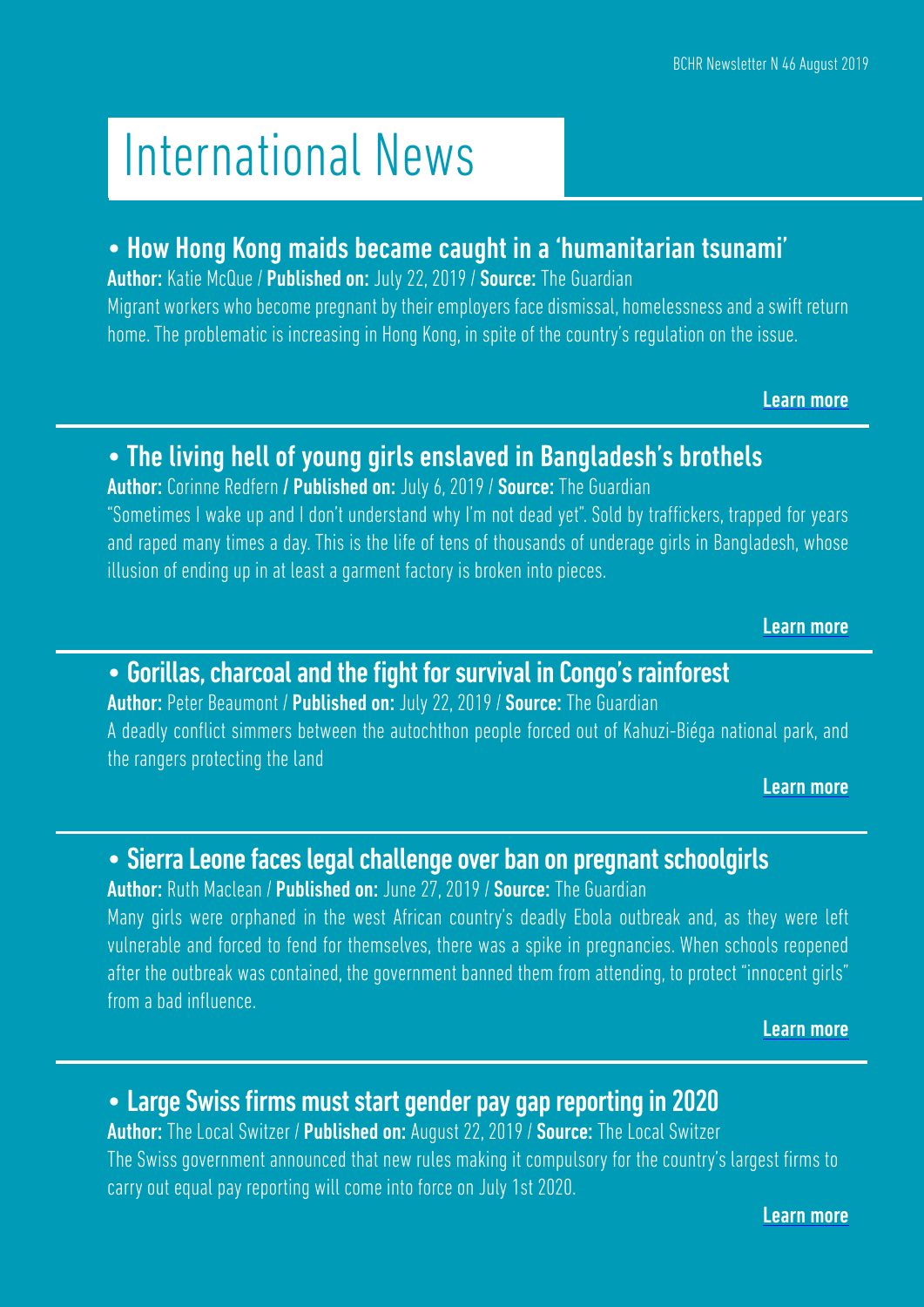# Blogs and Opinions

Author: Delphine van Solinge at the International Comitee of the Red Cross / Published on: June 12, 2019

Digital risks for populations in armed conflict: Five key gaps the humanitarian sector should address

The Digital Revolution is affecting the lives of people around the world, from connected citizens in developed countries with huge internet bandwidth, to people living in less developed places, lower-tech digital environments or countries affected by armed conflict and violence. Humanitarian organisations working in those contexts are increasingly being exposed and confronted to digital technologies upon which they are ever more reliant. Their use—which is influenced by a number of intertwined elements (objective, level of literacy, funding etc)—can bring both positive and negative implications, including increased risks for affected populations.

Lear more

Author: [Laurie Goering on Thomson Reuters Foundation /](https://tmsnrt.rs/322G6ce ) Published on: August 22, 2019

#### [More deals, less conflict? Cross-border water planning key, report warns](https://tmsnrt.rs/322G6ce )

[Fewer than one in three of the world's transboundary rivers and lake basins and just nine of the 350 aquifers](https://tmsnrt.rs/322G6ce ) [that straddle more than one country have cross-border management systems in place, according to a new](https://tmsnrt.rs/322G6ce ) ["Blue Peace" index by the Economist Intelligence Unit.](https://tmsnrt.rs/322G6ce )

[Lear more](https://tmsnrt.rs/322G6ce )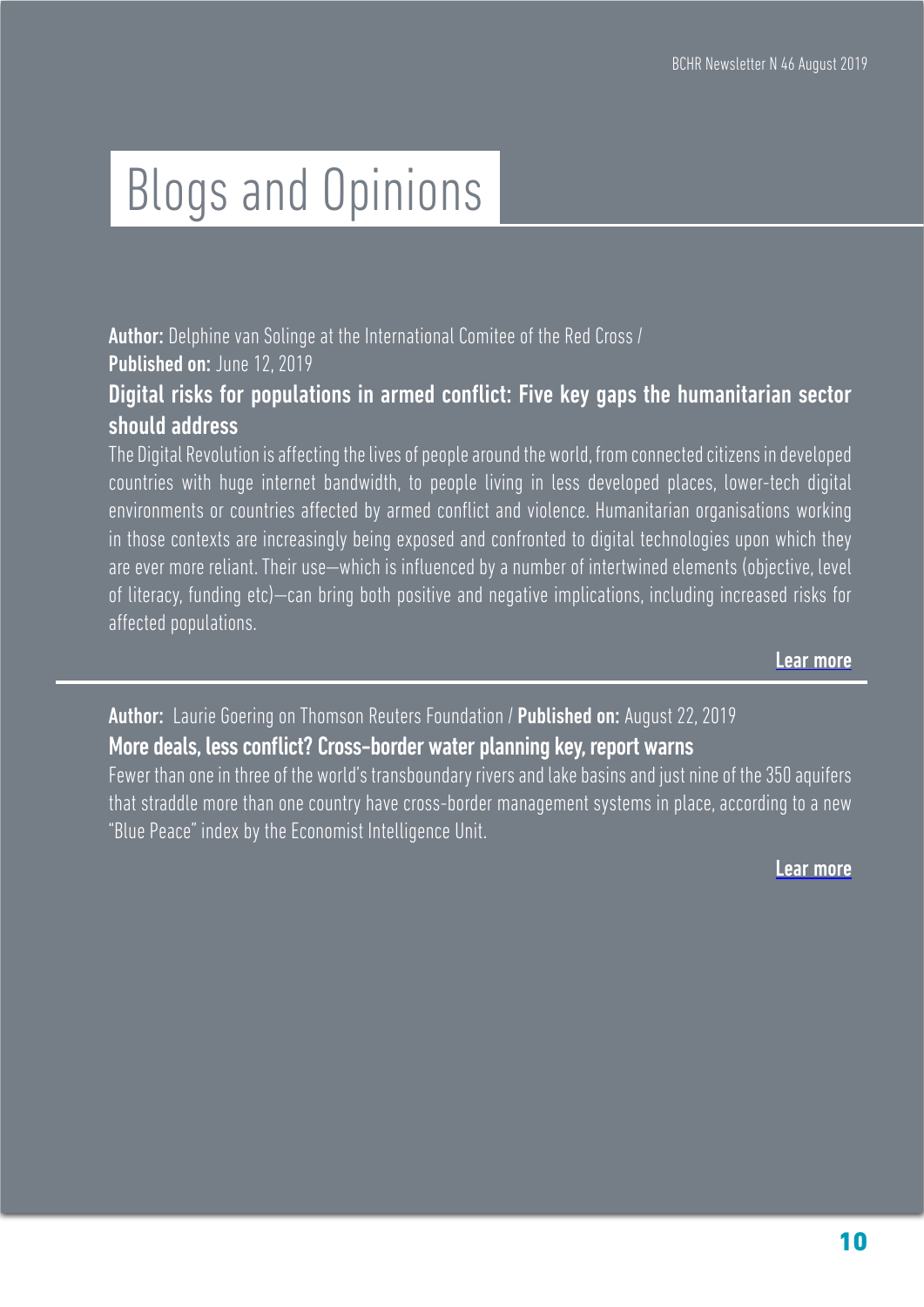# About our Network

The Network brings together researchers, practitioners and NGO members from various fields with the aim of researching and analysing the role of business in conflict situations reducing the human and people's rights violations and any other negative social and environmental impact as well as other adverse consequences. It also looks at the potential role of companies in relation to peace building.

The Network reflects upon the causes, dynamics and consequences of business involvement in armed conflicts and systematic state repression, as well as upon existing or potential responses to such involvements in light of the responsibilities of all concerned actors and ongoing international and local efforts to develop and apply appropriate initiatives and guidelines.

Visit: <http://www.networkbchr.org/>